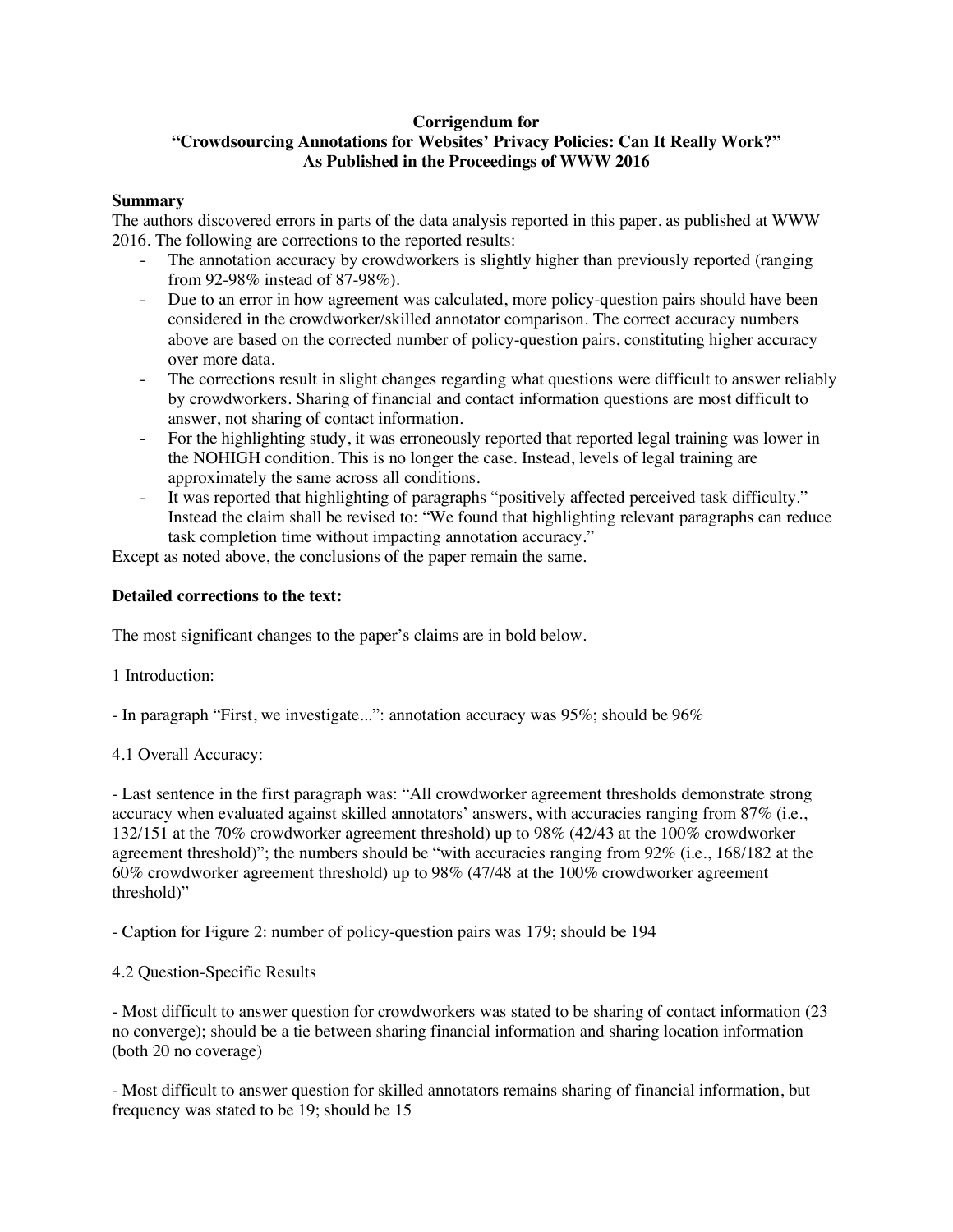5 Highlighting paragraphs

**- First sentence said: "crowdworkers can provide highly accurate privacy policy annotations for some questions"; however, the claim should be stronger, that they can do this "for most questions"**

4.2: Study: Effects of Highlighting

**- Sentence in first paragraph said: "We found that highlighting relevant paragraphs can reduce task completion time and positively affect perceived task difficulty without impacting annotation accuracy"; the phrase "and positively affect perceived task difficulty" should be removed from the claim**

### 4.2.2 Results

- Changes throughout the section to account for the correction to Figure 5: levels of legal training are approximately the same across the control and the conditions

- Change to caption for Figure 6: the sentence "Control group participants (NOHIGH) rated their ability substantially lower..." should be removed

- Changes to the description of Figure 7 to match accuracy percentages in the new figure

4.3 Discussion

- Final paragraph: "improve the user experience" should be "may improve the user experience"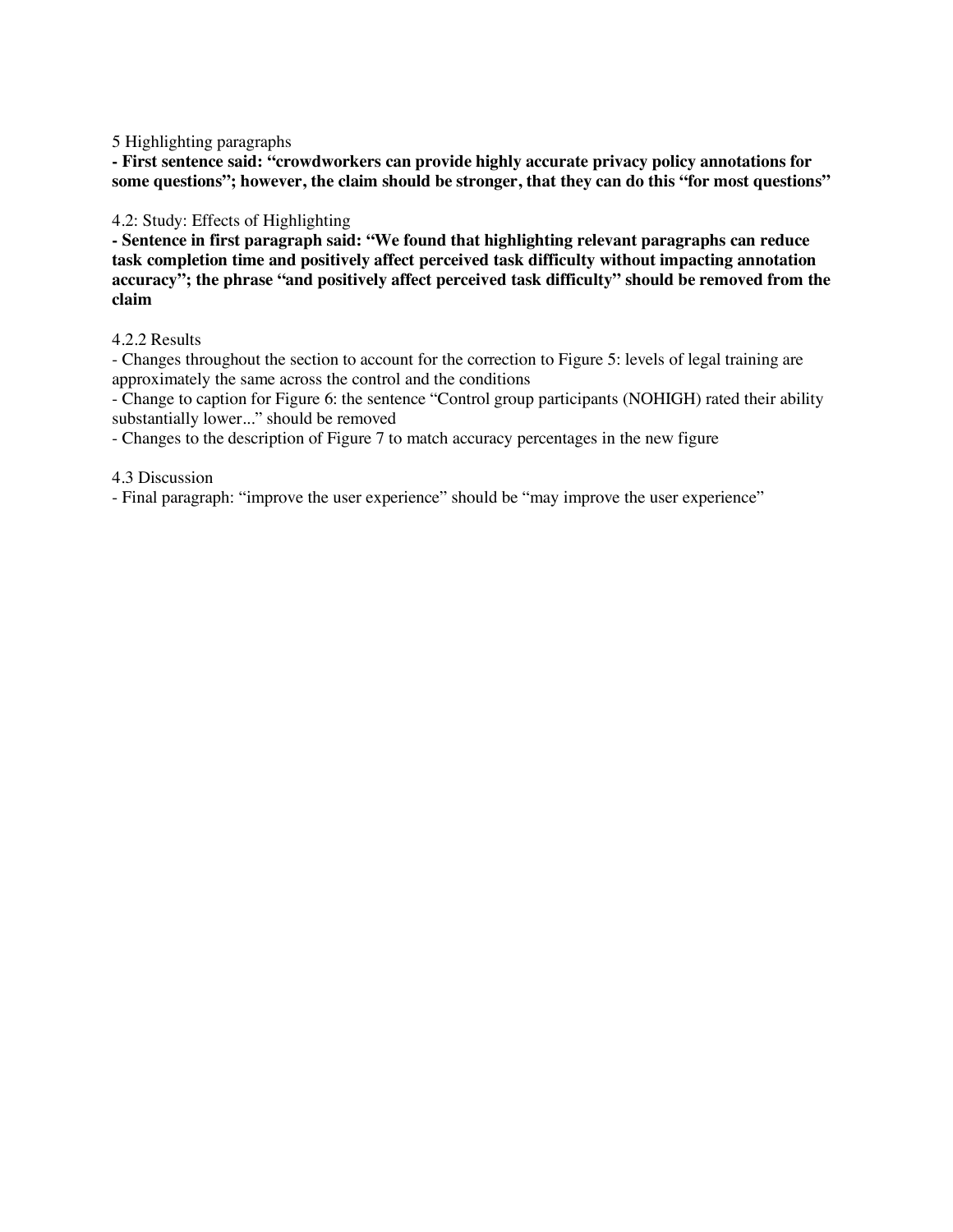### WWW 2016 Corrections to Figures and Tables

The figures and tables below are corrections to those in the published manuscript.



Figure 2: Minor changes



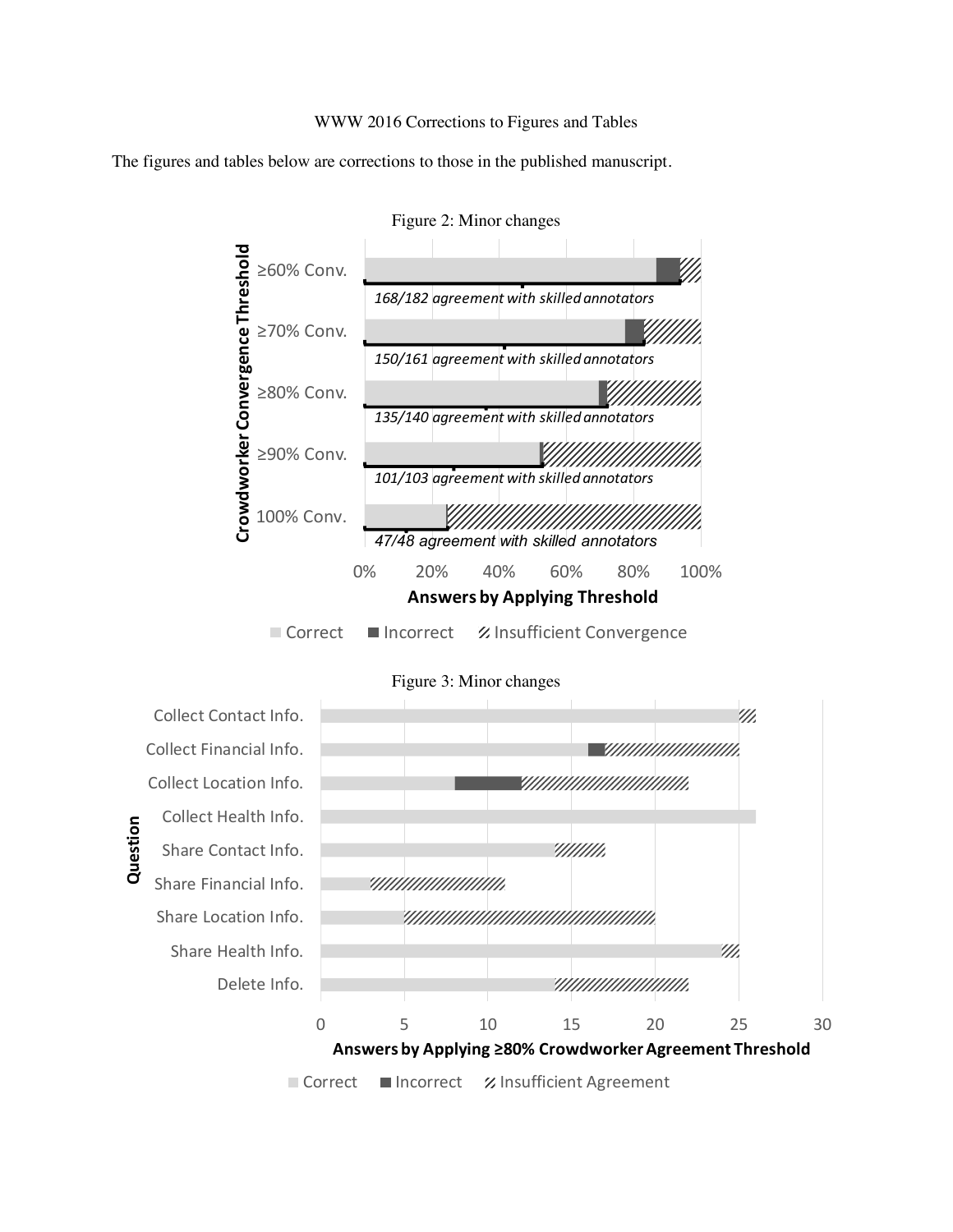| <b>Question</b>         | <b>Skilled Annotators</b> |                |          | <b>Crowdworkers</b> |                |          |
|-------------------------|---------------------------|----------------|----------|---------------------|----------------|----------|
|                         | Yes                       | Unclear or N/A | No Conv. | Yes                 | Unclear or N/A | No Conv. |
| Collect Contact Info.   | 26                        |                |          | 25                  |                |          |
| Collect Financial Info. | 21                        | 4              |          | 13                  | $\overline{4}$ | 9        |
| Collect Location Info.  | 10                        | 12             | 4        | 14                  |                | 12       |
| Collect Health Info.    |                           | 25             |          |                     | 25             |          |
| Share Contact Info.     | 17                        |                | 9        | 22                  |                | 4        |
| Share Financial Info.   |                           | $\overline{4}$ | 15       |                     | 6              | 20       |
| Share Location Info.    |                           | 19             | 6        | 2                   |                | 20       |
| Share Health Info.      |                           | 25             |          |                     | 24             | 2        |
| Deletion of Info.       | 9                         | 13             | 4        |                     | 8              | 11       |
| <b>Total</b>            | 92                        | 102            | 40       | 84                  | 71             | 79       |

Table 2: Several changes to numbers

Table 3: Several changes to numbers

|        | Gender      |          |                    | Age   |               | <b>Education</b>         |                       |  |
|--------|-------------|----------|--------------------|-------|---------------|--------------------------|-----------------------|--|
|        | <b>Male</b> | Female   | <b>Undisclosed</b> | Range | <b>Median</b> | <b>No College Degree</b> | <b>College Degree</b> |  |
| NOHIGH | $50.2\%$    | $49.4\%$ | $0.4\%$            | 18-82 | 32.5          | 48.7%                    | 51.3%                 |  |
| T0P10  | 58.0%       | $42.0\%$ | $0\%$              | 19-68 | 30.9          | 42.9%                    | 57.1%                 |  |
| T0P05  | 58.3%       | $41.0\%$ | $0.8\%$            | 20-65 | 31.4          | 45.8%                    | 54.2%                 |  |



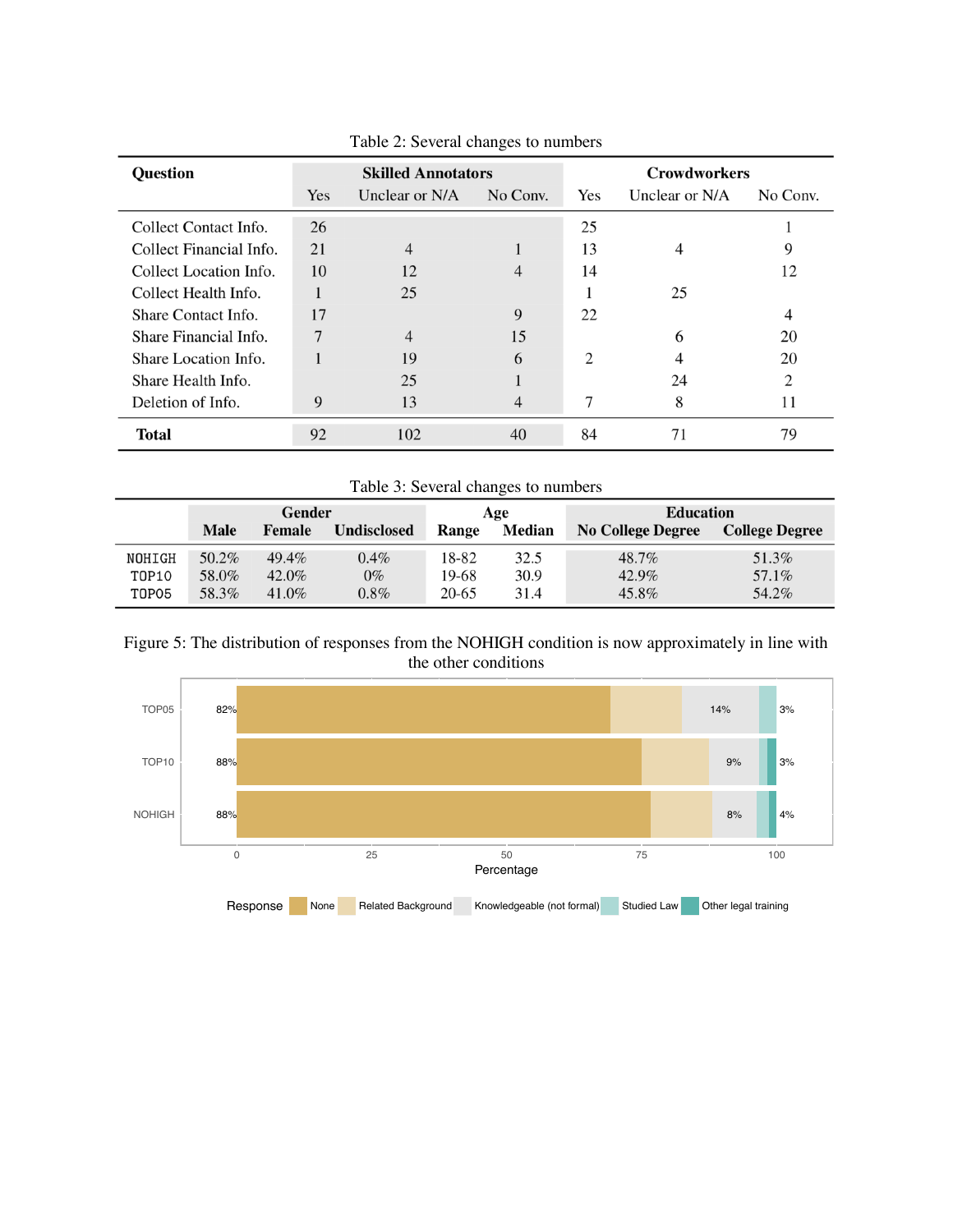

Figure 6: The distribution of responses from the NOHIGH condition is now approximately in line with the other conditions